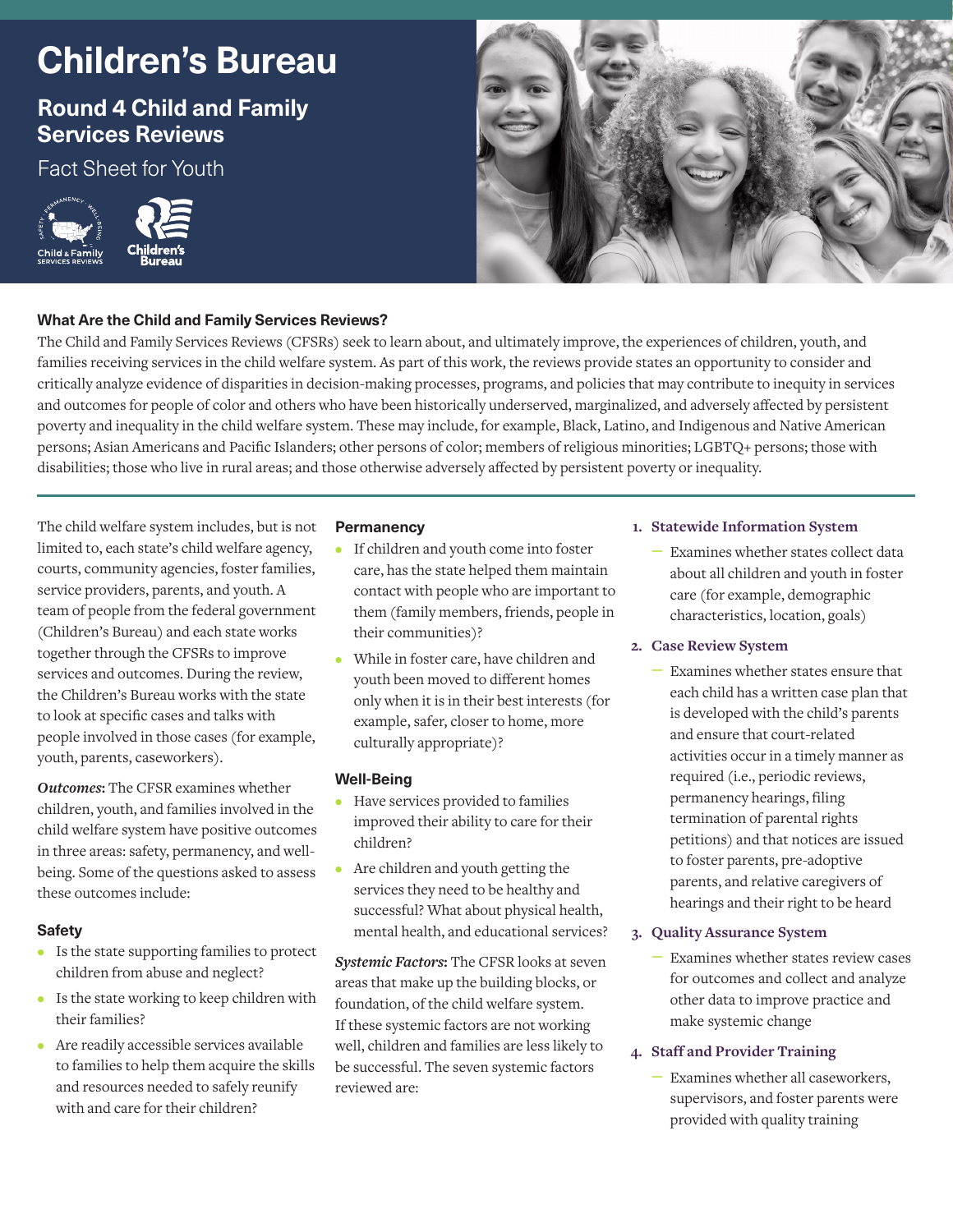#### **5. Service Array and Resource Development**

– Examines whether services are available to help create safe, permanent home environments for children and youth and provide effective services to them and their families

#### **6. Agency Responsiveness to the Community**

– Examines whether state child welfare agencies listen to and include input from people involved in the child welfare system (for example, young people, persons with lived experience, Tribal representatives, service providers, foster care providers, court personnel)

#### **7. Foster and Adoptive Parent Licensing, Recruitment, and Retention**

– Examines how states recruit foster and adoptive parents, the requirements and standards that the state sets for becoming a foster or adoptive parent, and the supports and services they provide to foster and adoptive parents

#### Get Involved

The CFSRs bring people together who can make a difference in the state child welfare system. Hearing from youth about their experience is crucial. Youth with lived experience often understand how the system works (or doesn't work) and have ideas about how to improve it because they have experienced the child welfare system first-hand.

# **You can be involved in the CFSRs in several ways:**



*You can work with people from the child welfare agency, courts, service providers, and foster parents to develop the statewide assessment by providing information about your experiences with child welfare services.*

#### Onsite Review



*You can participate in interviews to share your perspective on how well the agency provided services to you and how you may have been affected.*



- *You can help develop your state's PIP by sharing your ideas about changes you would like to see made in the child welfare system and whether improvements are making a difference*
- *You can talk with other youth in foster care about the CFSRs and how they can get involved.*
- *You can help the state and federal team select youth to be a part of group interviews.*
- *You can work with your state's Youth Advisory Group and look for ways that the group can provide information during the CSFRs about suggestions for improvement.*
- *You can be a reviewer or participate in case reviews.*

# **The CFSR Process**

The CFSR begins with a statewide assessment. The statewide assessment provides an opportunity for states to gather and analyze information to determine how the state is doing in meeting outcomes and systemic factors requirements. Next is the onsite review, where a team of people from the Children's Bureau, child welfare agency staff, and other system partners review the practices within a state to look at how the system is working. The onsite review process includes:

- **•** Case reviews: Reviews of all documentation associated with specific children/youth or families' child welfare cases
- **•** Case-related interviews: One-on-one interviews with people from the cases reviewed to talk about their experiences
- **•** Stakeholder interviews: Group interviews with people who interact with or work within the child welfare system to talk about how the child welfare system is working

After reviewing all the information received, the Children's Bureau determines how well the state is meeting the needs of children and families and documents the results in a Final Report. If necessary, the Children's Bureau requires states to develop a Program Improvement Plan (PIP) to address areas needing improvement.

Here are some things you may be asked about during case-related interviews or stakeholder interviews:

- **•** Communication with your caseworker (for example, quality, frequency)
- **•** Whether your important connections (such as with siblings, other family members, teachers, and coaches) were supported
- **•** Resources, services, and supports that the state did or did not provide to you or your family